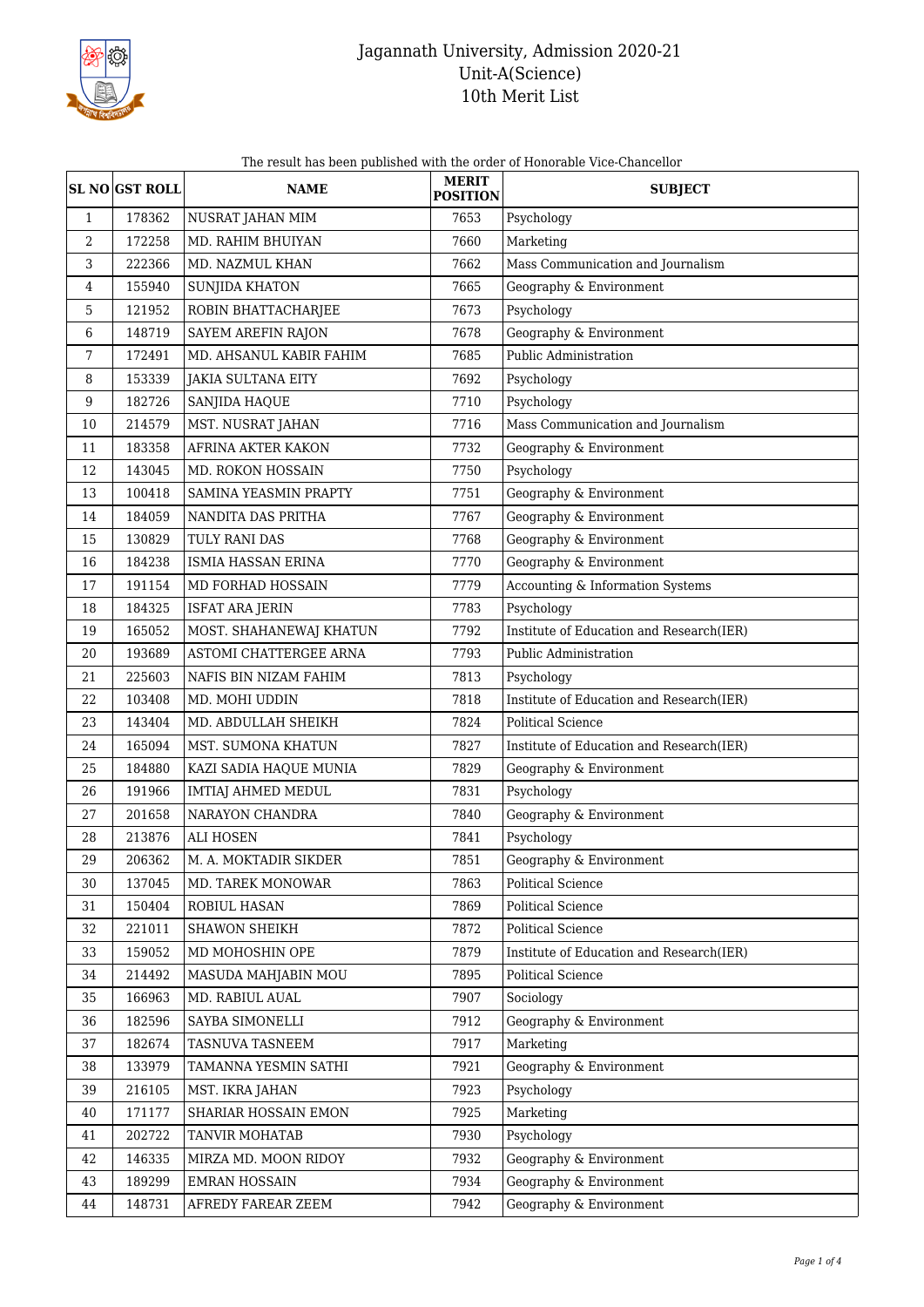

| Psychology<br>46<br>155258<br>NAWSIN JAHAN NISATH<br>7991<br>Psychology<br>184581<br>RASHIDATUJE JOHORA<br>7997<br>47<br>8012<br>Psychology<br>199593<br>MD. NUROLLAH SHAGOR<br>48<br><b>Management Studies</b><br>157234<br>8023<br>49<br>NUR-E-JANNAT JIME<br>Geography & Environment<br>50<br>142086<br><b>UMMA KULSUM</b><br>8040<br>Geography & Environment<br>51<br>150780<br><b>MD.RAIHAN SHIKDER</b><br>8044<br>8048<br>Geography & Environment<br>52<br>174285<br>MAHFUZ KARIM SAHEL<br>Geography & Environment<br>53<br>159810<br><b>JAHID HASAN BABU</b><br>8049<br>120809<br>8053<br>Anthropology<br>54<br>ABDUL MALIK FAIYAZ<br>192215<br>Marketing<br>55<br>MD. IMRAN HOSSAIN<br>8056<br>114977<br>8065<br>Marketing<br>MD. ZAHIDUL ISLAM<br>56<br>Anthropology<br>57<br>162717<br>8082<br>MOHAMMAD MOINUDDIN HASAN |
|-----------------------------------------------------------------------------------------------------------------------------------------------------------------------------------------------------------------------------------------------------------------------------------------------------------------------------------------------------------------------------------------------------------------------------------------------------------------------------------------------------------------------------------------------------------------------------------------------------------------------------------------------------------------------------------------------------------------------------------------------------------------------------------------------------------------------------------|
|                                                                                                                                                                                                                                                                                                                                                                                                                                                                                                                                                                                                                                                                                                                                                                                                                                   |
|                                                                                                                                                                                                                                                                                                                                                                                                                                                                                                                                                                                                                                                                                                                                                                                                                                   |
|                                                                                                                                                                                                                                                                                                                                                                                                                                                                                                                                                                                                                                                                                                                                                                                                                                   |
|                                                                                                                                                                                                                                                                                                                                                                                                                                                                                                                                                                                                                                                                                                                                                                                                                                   |
|                                                                                                                                                                                                                                                                                                                                                                                                                                                                                                                                                                                                                                                                                                                                                                                                                                   |
|                                                                                                                                                                                                                                                                                                                                                                                                                                                                                                                                                                                                                                                                                                                                                                                                                                   |
|                                                                                                                                                                                                                                                                                                                                                                                                                                                                                                                                                                                                                                                                                                                                                                                                                                   |
|                                                                                                                                                                                                                                                                                                                                                                                                                                                                                                                                                                                                                                                                                                                                                                                                                                   |
|                                                                                                                                                                                                                                                                                                                                                                                                                                                                                                                                                                                                                                                                                                                                                                                                                                   |
|                                                                                                                                                                                                                                                                                                                                                                                                                                                                                                                                                                                                                                                                                                                                                                                                                                   |
|                                                                                                                                                                                                                                                                                                                                                                                                                                                                                                                                                                                                                                                                                                                                                                                                                                   |
|                                                                                                                                                                                                                                                                                                                                                                                                                                                                                                                                                                                                                                                                                                                                                                                                                                   |
| Marketing<br>182213<br>HUMAIRA SADIA<br>8094<br>58                                                                                                                                                                                                                                                                                                                                                                                                                                                                                                                                                                                                                                                                                                                                                                                |
| Psychology<br>59<br>140486<br>SHUMAIYA TANJUM SINA<br>8102                                                                                                                                                                                                                                                                                                                                                                                                                                                                                                                                                                                                                                                                                                                                                                        |
| Psychology<br>60<br>186016<br>MST. SAMIRA YASMIN<br>8107                                                                                                                                                                                                                                                                                                                                                                                                                                                                                                                                                                                                                                                                                                                                                                          |
| 61<br>157970<br>8115<br>Psychology<br>WASY MOHAMMAD                                                                                                                                                                                                                                                                                                                                                                                                                                                                                                                                                                                                                                                                                                                                                                               |
| 101523<br>8118<br>Psychology<br>62<br>TANJINA AKTER SHAPLA                                                                                                                                                                                                                                                                                                                                                                                                                                                                                                                                                                                                                                                                                                                                                                        |
| Sociology<br>63<br>183134<br>ROBIYAT HOSSAIN SARA<br>8139                                                                                                                                                                                                                                                                                                                                                                                                                                                                                                                                                                                                                                                                                                                                                                         |
| 216707<br>Psychology<br>64<br><b>JANNATUL FARDOUS EVA</b><br>8145                                                                                                                                                                                                                                                                                                                                                                                                                                                                                                                                                                                                                                                                                                                                                                 |
| 140666<br>8154<br>Sociology<br>65<br><b>ISRAT JAHAN HENA</b>                                                                                                                                                                                                                                                                                                                                                                                                                                                                                                                                                                                                                                                                                                                                                                      |
| Psychology<br>66<br>118692<br>FARHANA YESMIN<br>8157                                                                                                                                                                                                                                                                                                                                                                                                                                                                                                                                                                                                                                                                                                                                                                              |
| 190024<br>Psychology<br>67<br>DEBASHIS SARKER<br>8171                                                                                                                                                                                                                                                                                                                                                                                                                                                                                                                                                                                                                                                                                                                                                                             |
| 225044<br>68<br>ABRAR JAHIN RAFI<br>8172<br>Institute of Education and Research(IER)                                                                                                                                                                                                                                                                                                                                                                                                                                                                                                                                                                                                                                                                                                                                              |
| 183629<br><b>ANAMIKA AKTER</b><br>Psychology<br>8179<br>69                                                                                                                                                                                                                                                                                                                                                                                                                                                                                                                                                                                                                                                                                                                                                                        |
| Institute of Modern Language(IML)<br>70<br>190507<br>NAFIZ REZA TALUKDER<br>8185                                                                                                                                                                                                                                                                                                                                                                                                                                                                                                                                                                                                                                                                                                                                                  |
| Institute of Education and Research(IER)<br>133279<br>71<br>MD. TASNIM RAHMAN ADAN<br>8188                                                                                                                                                                                                                                                                                                                                                                                                                                                                                                                                                                                                                                                                                                                                        |
| 72<br>157371<br>SADIA ISLAM<br>8197<br>Psychology                                                                                                                                                                                                                                                                                                                                                                                                                                                                                                                                                                                                                                                                                                                                                                                 |
| <b>Islamic Studies</b><br>109835<br>73<br>SAMSUL ALAM<br>8204                                                                                                                                                                                                                                                                                                                                                                                                                                                                                                                                                                                                                                                                                                                                                                     |
| 74<br>110647<br>8207<br>Psychology<br>SHAKIL MIA                                                                                                                                                                                                                                                                                                                                                                                                                                                                                                                                                                                                                                                                                                                                                                                  |
| 75<br>191496<br>ATIQ UZ ZAMAN KHAN<br>8220<br>Psychology                                                                                                                                                                                                                                                                                                                                                                                                                                                                                                                                                                                                                                                                                                                                                                          |
| 154511<br>76<br><b>JANNATUL FERDOUS</b><br>8246<br>Psychology                                                                                                                                                                                                                                                                                                                                                                                                                                                                                                                                                                                                                                                                                                                                                                     |
| $77\,$<br>191692<br>TAHSIN AHMED<br>8251<br>Psychology                                                                                                                                                                                                                                                                                                                                                                                                                                                                                                                                                                                                                                                                                                                                                                            |
| <b>Management Studies</b><br>78<br>MASHRUBA TASNIM<br>8257<br>185416                                                                                                                                                                                                                                                                                                                                                                                                                                                                                                                                                                                                                                                                                                                                                              |
| 176996<br>FERDOWS SHEIKH<br><b>Management Studies</b><br>79<br>8261                                                                                                                                                                                                                                                                                                                                                                                                                                                                                                                                                                                                                                                                                                                                                               |
| 80<br>195519<br>JANNATUL NAEEM TANJUM<br>8262<br>Sociology                                                                                                                                                                                                                                                                                                                                                                                                                                                                                                                                                                                                                                                                                                                                                                        |
| <b>Management Studies</b><br>198543<br>MD.SUJAET HOSEN<br>8264<br>81                                                                                                                                                                                                                                                                                                                                                                                                                                                                                                                                                                                                                                                                                                                                                              |
| 178331<br>KANIZ FATEMA<br>8266<br>Psychology<br>82                                                                                                                                                                                                                                                                                                                                                                                                                                                                                                                                                                                                                                                                                                                                                                                |
| 128183<br>NAIM FAHAD<br>83<br>8277<br>Psychology                                                                                                                                                                                                                                                                                                                                                                                                                                                                                                                                                                                                                                                                                                                                                                                  |
| 156899<br>8278<br>Psychology<br>84<br>SALMA NAWSHIN TITHI                                                                                                                                                                                                                                                                                                                                                                                                                                                                                                                                                                                                                                                                                                                                                                         |
| 198824<br>KOBIR HOSSAIN<br>85<br>8283<br>Psychology                                                                                                                                                                                                                                                                                                                                                                                                                                                                                                                                                                                                                                                                                                                                                                               |
| 186227<br>TOUFIKA RAHMAN<br>8287<br>Psychology<br>86                                                                                                                                                                                                                                                                                                                                                                                                                                                                                                                                                                                                                                                                                                                                                                              |
| 87<br>138850<br>MD. OBAYDULLAH<br>8298<br>Sociology                                                                                                                                                                                                                                                                                                                                                                                                                                                                                                                                                                                                                                                                                                                                                                               |
| 226999<br>ESHIKA BARAL MAMO<br>8317<br>Sociology<br>88                                                                                                                                                                                                                                                                                                                                                                                                                                                                                                                                                                                                                                                                                                                                                                            |
| <b>IFFAT ARA</b><br>215990<br>8320<br>Psychology<br>89                                                                                                                                                                                                                                                                                                                                                                                                                                                                                                                                                                                                                                                                                                                                                                            |
| 100169<br>JEBA TAHSIN JEMY<br>8330<br>Sociology<br>90                                                                                                                                                                                                                                                                                                                                                                                                                                                                                                                                                                                                                                                                                                                                                                             |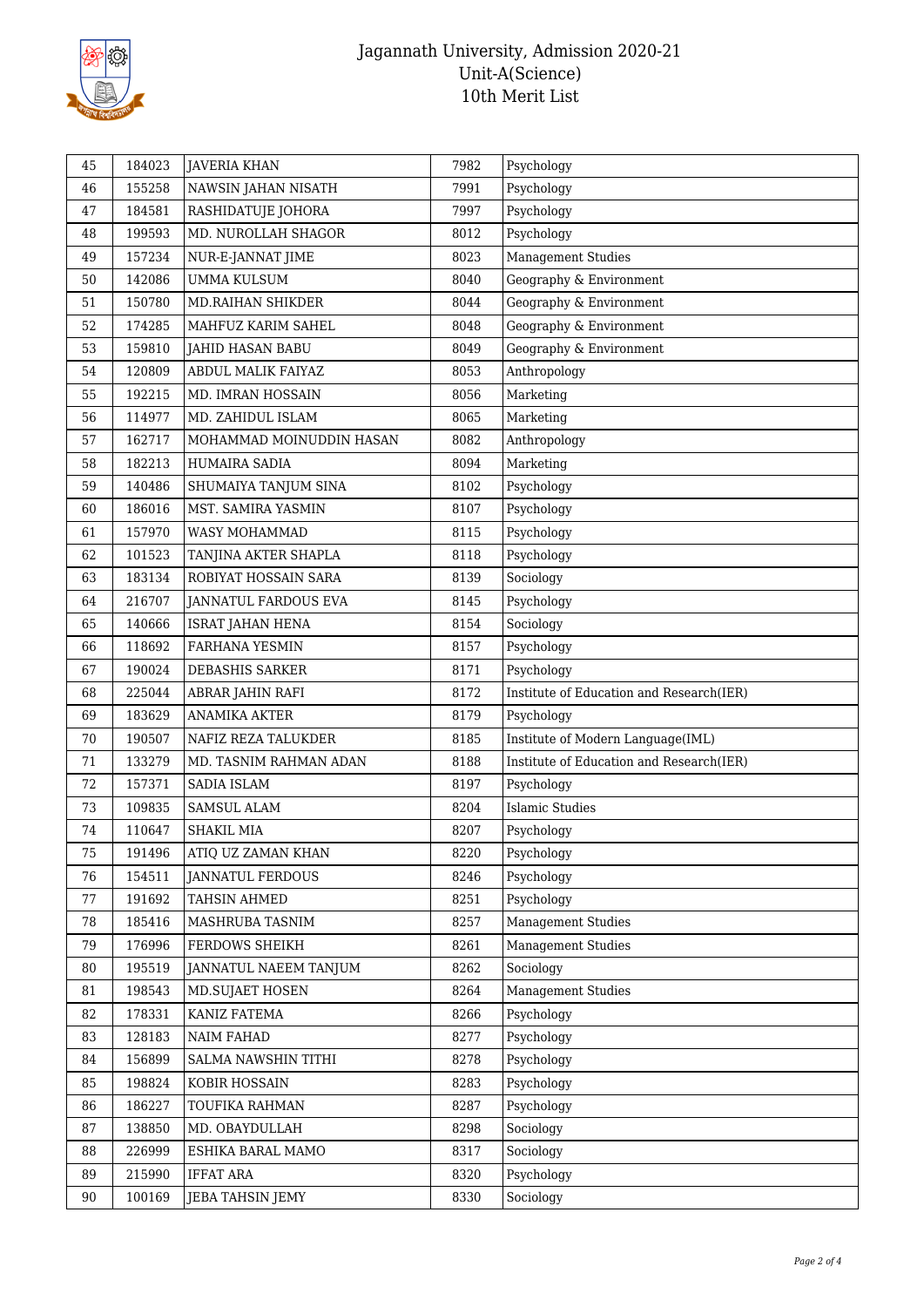

| 91  | 177629 | NUSRAT JAHAN RIMA             | 8331 | Philosophy                        |
|-----|--------|-------------------------------|------|-----------------------------------|
| 92  | 189473 | RUBAIYAT ISLAM RAIYAN         | 8341 | <b>Management Studies</b>         |
| 93  | 183093 | <b>JANNATUL FERDOUS</b>       | 8344 | <b>Islamic Studies</b>            |
| 94  | 177718 | <b>SAMIHA YESMIN</b>          | 8358 | <b>Management Studies</b>         |
| 95  | 154389 | <b>UMME SAYMA</b>             | 8361 | History                           |
| 96  | 123487 | PUSPITA SHARMA                | 8362 | Sociology                         |
| 97  | 196731 | JAHIDUR RAHMAN BADHON         | 8381 | <b>Management Studies</b>         |
| 98  | 184178 | PUSHPA CHAKRABORTY            | 8385 | Anthropology                      |
| 99  | 140345 | MD. MAHADI HASAN              | 8391 | History                           |
| 100 | 142699 | ABDULLAH AL LOMAN             | 8400 | <b>Management Studies</b>         |
| 101 | 184688 | <b>BUSHRA MOZUMDER</b>        | 8405 | Islamic History and Culture       |
| 102 | 145233 | MD. FAHIM AKANDA              | 8418 | History                           |
| 103 | 147064 | MD. SHAKIB HOSSAIN            | 8427 | Islamic History and Culture       |
| 104 | 222365 | AHSANUL JINNA SAYKAT          | 8441 | Social Work                       |
| 105 | 144086 | MD. SIRAJUL ISLAM             | 8444 | Sociology                         |
| 106 | 141192 | MST. RABEA AKTER UMI          | 8483 | Sociology                         |
| 107 | 228454 | <b>SAMIA</b>                  | 8484 | <b>Management Studies</b>         |
| 108 | 206107 | KHALED MAHMUD KHANDAKER RAJIB | 8486 | Anthropology                      |
| 109 | 176343 | MD. MEHERAB HOSSAIN           | 8492 | History                           |
| 110 | 183725 | ETY MAJUMDER                  | 8516 | History                           |
| 111 | 224813 | MUSHFIQUR RAHMAN PULOK        | 8523 | Anthropology                      |
| 112 | 168243 | HABIBUL HASAB MIM             | 8541 | <b>Management Studies</b>         |
| 113 | 189485 | MD. MISKATUN NAYEEM           | 8542 | <b>Management Studies</b>         |
| 114 | 199674 | MD. FAIM MONTASIR             | 8587 | Social Work                       |
| 115 | 194829 | YEANUR AKTER                  | 8589 | Anthropology                      |
| 116 | 155076 | SHARA JABIN MONDAL SHOVA      | 8594 | Anthropology                      |
| 117 | 155293 | <b>TASNIM RAHMAN</b>          | 8603 | Anthropology                      |
| 118 | 130886 | NAHIDA SULTANA MOU            | 8607 | Anthropology                      |
| 119 | 184567 | <b>JAKIA SULTANA</b>          | 8608 | History                           |
| 120 | 185157 | <b>ISRAT JAHAN</b>            | 8618 | Islamic History and Culture       |
| 121 | 192530 | <b>ASIF AKBAR SIYAM</b>       | 8624 | Philosophy                        |
| 122 | 185025 | FATEMA TUJ JUHARA             | 8635 | Institute of Modern Language(IML) |
| 123 | 194370 | <b>TASMIA ALAM</b>            | 8664 | History                           |
| 124 | 108879 | MAMUNUR RASHID                | 8693 | Social Work                       |
| 125 | 175588 | MD. SHAMIM REZA               | 8709 | History                           |
| 126 | 108939 | MD. MEHERAB HOSSAIN MUNNA     | 8723 | Islamic History and Culture       |
| 127 | 154407 | MOSA SAMIA AMIN               | 8737 | Philosophy                        |
| 128 | 183712 | FATEMA ISLAM MIM              | 8758 | History                           |
| 129 | 206283 | MD.ASHADUL HOQ SHANTO         | 8764 | Islamic History and Culture       |
| 130 | 101103 | MOMINA MOSTARI                | 8767 | Islamic History and Culture       |
| 131 | 198025 | RIYAD MIA                     | 8771 | Social Work                       |
| 132 | 191325 | AMIR HAMZA MRIDHA             | 8782 | Islamic History and Culture       |
| 133 | 112419 | ISHRAT JAHAN LIZA             | 8793 | Social Work                       |
| 134 | 129164 | SAYEDUL BASHAR                | 8825 | Philosophy                        |
| 135 | 129577 | MD. TANJIMUL ISLAM            | 8827 | <b>Islamic Studies</b>            |
| 136 | 226441 | MD. SHAKIL KHAN               | 8831 | Philosophy                        |